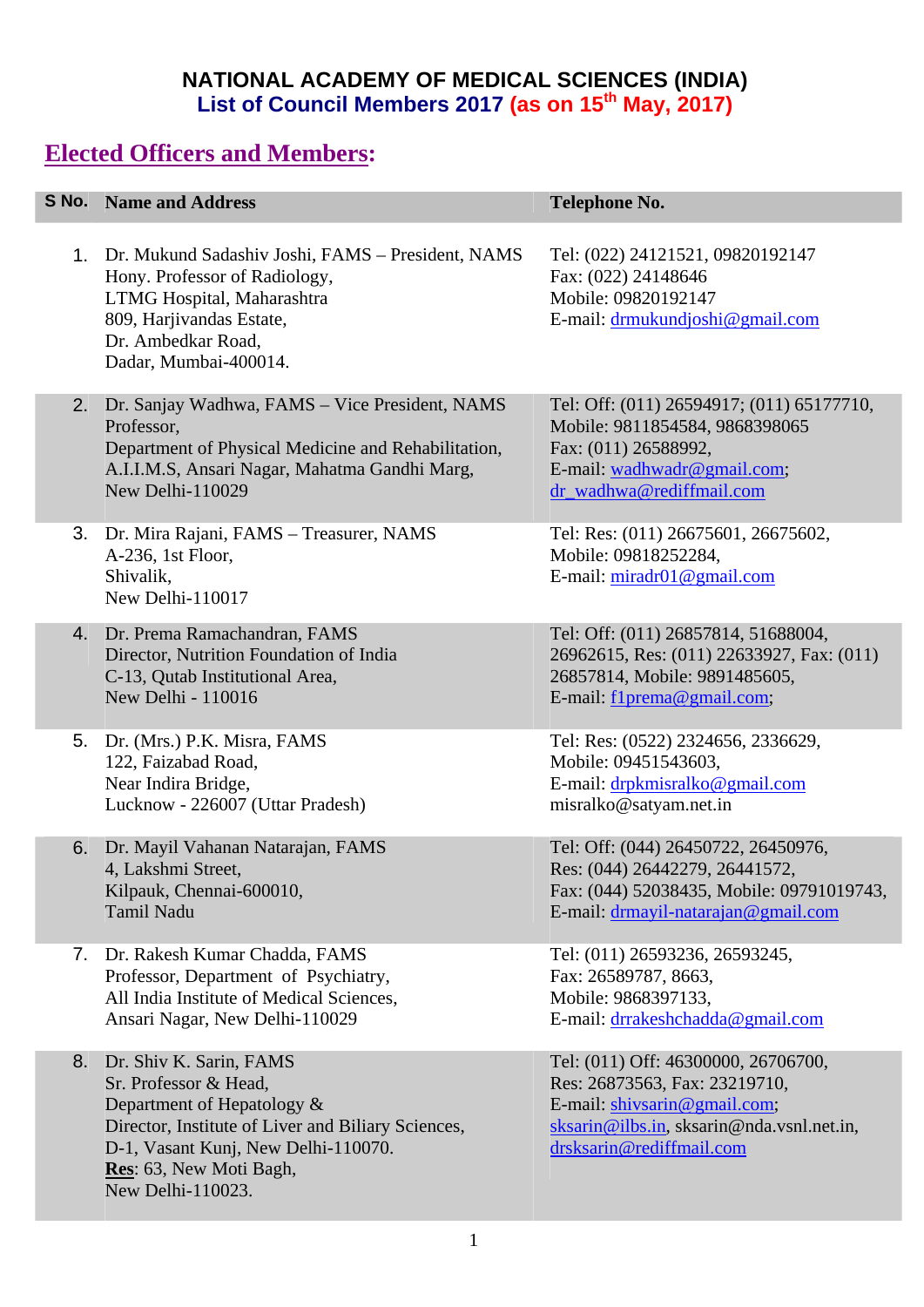# **Elected Officers and Members:**

| 9.  | Dr. Rajeshwar Dayal, FAMS<br>Professor and Head, Department of Paediatrics,<br>S.N. Medical College, Agra-282002, Uttar Pradesh.<br>Res: Opp. Kidwai Park, Rajamandi,<br>Agra-282002, Uttar Pradesh.                         | Tel: Off: (0562) 2853205,<br>Res: (0562) 2854616,<br>Mobile: 09837022899,<br>E-mail: r_dayal123@rediffmail.com                              |
|-----|------------------------------------------------------------------------------------------------------------------------------------------------------------------------------------------------------------------------------|---------------------------------------------------------------------------------------------------------------------------------------------|
| 10. | Dr. Ravi Kant, FAMS<br>Director & CEO,<br>All India Institute of Medical Sciences, Rishikesh,<br>Virbhadra Marg, Rishikesh, Uttarakhand - 249203.                                                                            | Tele-Fax: (0135)-2462941,<br>Mobile: +91-9868218536,<br>E-mail: $ravibina@gmail.com$                                                        |
| 11. | Dr. Digambar Behera, FAMS<br>Senior Professor & Head, Dept. of Pulmonary Medicine,<br>(WHO Collaborating Centre for Research)<br>Postgraduate Institute of Medical Education & Research,<br>Chandigarh-160012 (India)        | Tel: Off: (0172) 2756822,<br>Mobile: 09815705357<br>E-mail: dirlrsi@gmail.com;<br>dbehera@glide.net.in                                      |
| 12. | Dr. Sanjeev V. Thomas, FAMS<br>Professor, Department of Neurology,<br>Sree Chitra Tirunal Institute for Medical Sciences and<br>Technology, Thiruvananthapuram-695011.<br>Res: 329, Bapuji Nagar, Thiruvananthapuram-695011. | Tel: Off: (0471) 5254468,<br>Res: 2446895, Fax: (0471) 2446433,<br>Mobile: 09447024425,<br>E-mail: sanjeev.v.thomas@gmail.com               |
| 13. | Dr. Kamal Buckshee, FAMS<br>Senior Consultant, Indraprastha Apollo Hospitals,<br>New Delhi. Res.: House No. 46, Sector-15 A,<br>NOIDA - 201301 (U.P.)                                                                        | Tel: Off: (0120) 26925801, Res: (0120)<br>4334535, 2513213, Mobile: 9810171888,<br>E-mail: kamalbuckshee@gmail.com,<br>kamalb@airtelmail.in |
| 14. | Dr. G.K. Rath<br>Chief, BRAIRCH,<br>All India Institute of Medical Sciences,<br>Ansari Nagar, New Delhi-110029                                                                                                               | Tel: Off: (011) 26594864, 26594581,<br>Res: (011) 26588201, Fax: (011) 26859476,<br>26588641, E-mail: gkrath2006@gmail.com                  |
| 15. | Dr. Mohan Kameswaran, FAMS<br>Director, Madras ENT Research Foundation (Pvt. Ltd),<br>1, I <sup>st</sup> Cross Street, Off II Main Road,<br>Raja Annamalaipuram,<br>Chennai-600028 (Tamil Nadu)                              | Tel: (044) 24311411-15, Fax: 24311416,<br>Mobile: 09840733366,<br>E-mail: merfmk30@yahoo.com                                                |
| 16. | Dr. Sanjeev Misra, FAMS<br>Director<br>All India Institute of Medical Sciences<br>Jodhpur-342005, Rajasthan                                                                                                                  | Tel: Off: (0291) 2740329, Fax: (0291)<br>2740327, Mobile: 09919140407,<br>E-mail: misralko@gmail.com,<br>director@aiimsjodhpur.edu.in       |
| 17. | Dr. Krishna Kishore Sharma, FAMS<br>A-5, Parivahan Apartments, Sector-5,<br>Vasundhara, Ghaziabad-201012 (U.P.)                                                                                                              | Mobile: 9818643091, E-mail:<br>drkksharma2000@yahoo.com                                                                                     |
| 18. | <b>Immediate Past President, NAMS</b><br>17, Radhika Colony, West Marredpally,<br>Hyderabad -500026.                                                                                                                         |                                                                                                                                             |
|     |                                                                                                                                                                                                                              |                                                                                                                                             |